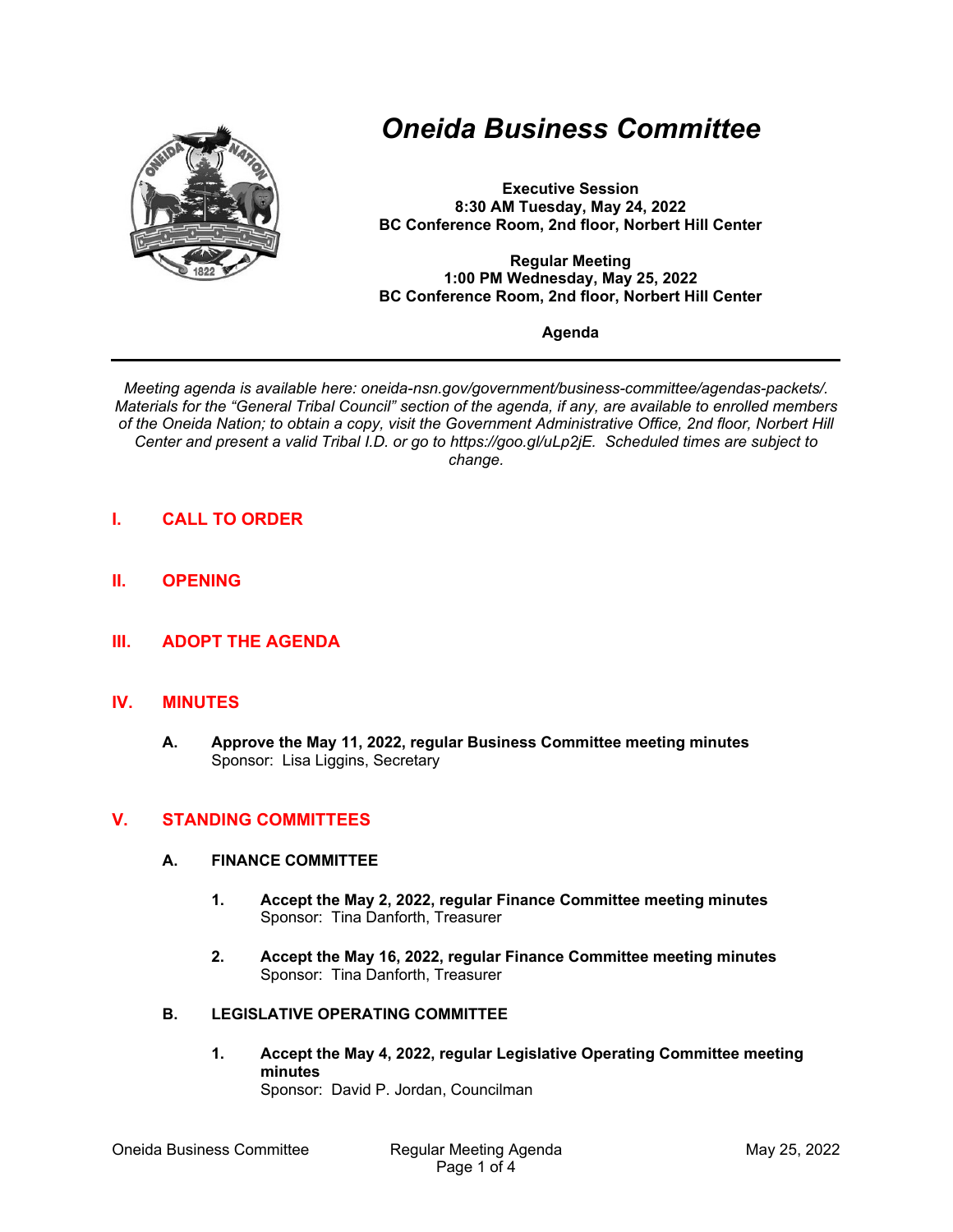# **VI. STANDING ITEMS**

- **A. ARPA FRF and Tribal Contribution Savings Submissions** 
	- **1. Consider request regarding funding for the Food Card Distribution for 2022 and 2023 utilizing unexpended Tribal Contribution Savings** *(1:30 p.m.)* Sponsor: Nancy Barton, Tribal Member

# **VII. TRAVEL REPORTS**

- **A. Approve the travel report Secretary Lisa Liggins 2021 TribalNet Conference and Tradeshow - Grapevine, TX - November 7-11, 2021**  Sponsor: Lisa Liggins, Secretary
- **B. Approve the travel report Councilman Kirby Metoxen 2022 AIANTA Board Retreat - Albuquerque, NM - May 2-5, 2022**  Sponsor: Kirby Metoxen, Councilman
- **C. Approve the travel report Councilwoman Jennifer Webster 2022 Annual Department of Children and Families Tribal Consultation meeting - Baraboo, WI - May 9-10, 2022**  Sponsor: Jennifer Webster, Councilwoman

## **VIII. TRAVEL REQUESTS**

**A. Enter the e-poll results into the record regarding the approved travel request for Vice-Chairman Brandon Stevens to attend the Board of Regents Meeting in Lawrence, KS - May 11-13, 2022**  Sponsor: Lisa Liggins, Secretary

### **IX. NEW BUSINESS**

- **A. Review the Accounting and Audit (Chapter 14) Oneida Gaming Minimum Internal Control Standards and determine next steps**  Sponsor: Mark A. Powless, Sr., Chair/Oneida Gaming Commission
- **B. Post ten (10) vacancies for alternates for 2022 Special Election Oneida Election Board**  Sponsor: Lisa Liggins, Secretary
- **C. Rescind the Joint Marketing Team charter and dissolve the Joint Marketing Team**  Sponsor: Lisa Liggins, Secretary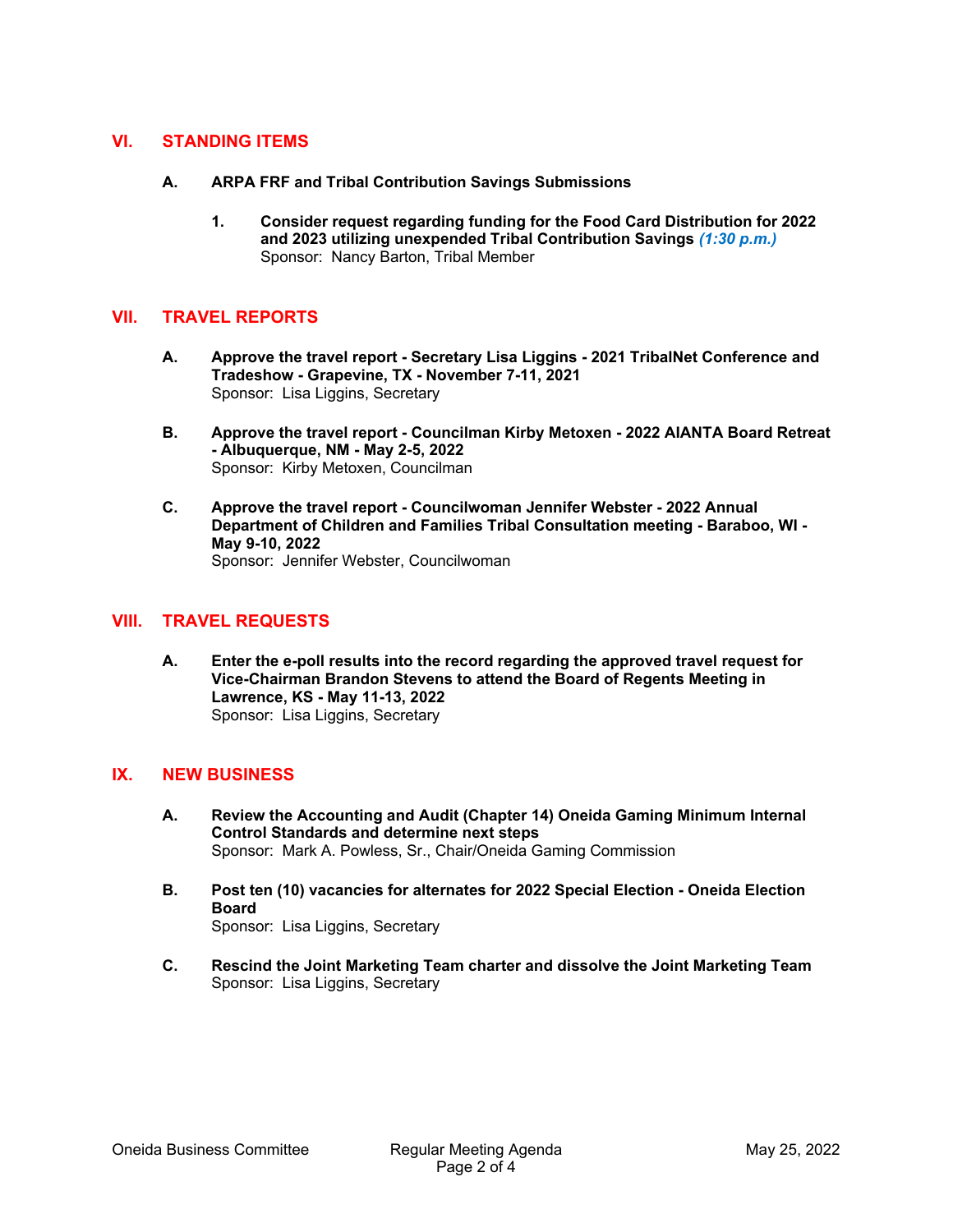# **X. REPORTS**

### **A. CORPORATE BOARDS**

- **1.** Accept the Bay Bancorporation Inc. FY-2022 2nd quarter report (2:30 p.m.) Sponsor: Jeff Bowman, President/Bay Bank
- **2. Accept the Oneida Airport Hotel Corporation FY-2022 2nd quarter report**  *(2:40 p.m.)* Sponsor: Kathy Hughes, Chair/Oneida Airport Hotel Corporation

- **3. Accept the Oneida ESC Group, LLC FY-2022 2nd quarter report** *(2:50 p.m.)* Sponsor: John Breuninger, Chair/Oneida ESC Group Board of Managers
- **4. Accept the Oneida Golf Enterprise FY-2022 2nd quarter report** *(3:00 p.m.)* Sponsor: Justin Nishimoto, Agent/Oneida Golf Enterprise

## **XI. GENERAL TRIBAL COUNCIL**

**A. Approve the 2022 semi-annual report**  Sponsor: Lisa Liggins, Secretary

## **XII. EXECUTIVE SESSION**

### **A. REPORTS**

- **1. Accept the Chief Counsel report**  Sponsor: Jo Anne House, Chief Counsel
- **2. Accept the General Manager report** *(10:00 a.m.)* Sponsor: Mark W. Powless, General Manager
- **3. Accept the Intergovernmental Affairs, Communications, and Self-Governance May 2022 report**  Sponsor: Melinda J. Danforth, Director/Intergovernmental Affairs
- **4. Accept the Treasurer's April 2022 report** *(11:00 a.m.)* Sponsor: Tina Danforth, Treasurer
- **5. Accept the Bay Bancorporation Inc. FY-2022 2nd quarter executive report**  *(1:30 p.m.)* Sponsor: Jeff Bowman, President/Bay Bank
- **6. Accept the Oneida Airport Hotel Corporation FY-2022 2nd quarter executive report** *(2:00 p.m.)* Sponsor: Kathy Hughes, Chair/Oneida Airport Hotel Corporation
- **7. Accept the Oneida ESC Group, LLC FY-2022 2nd quarter executive report**  *(3:00 p.m.)*